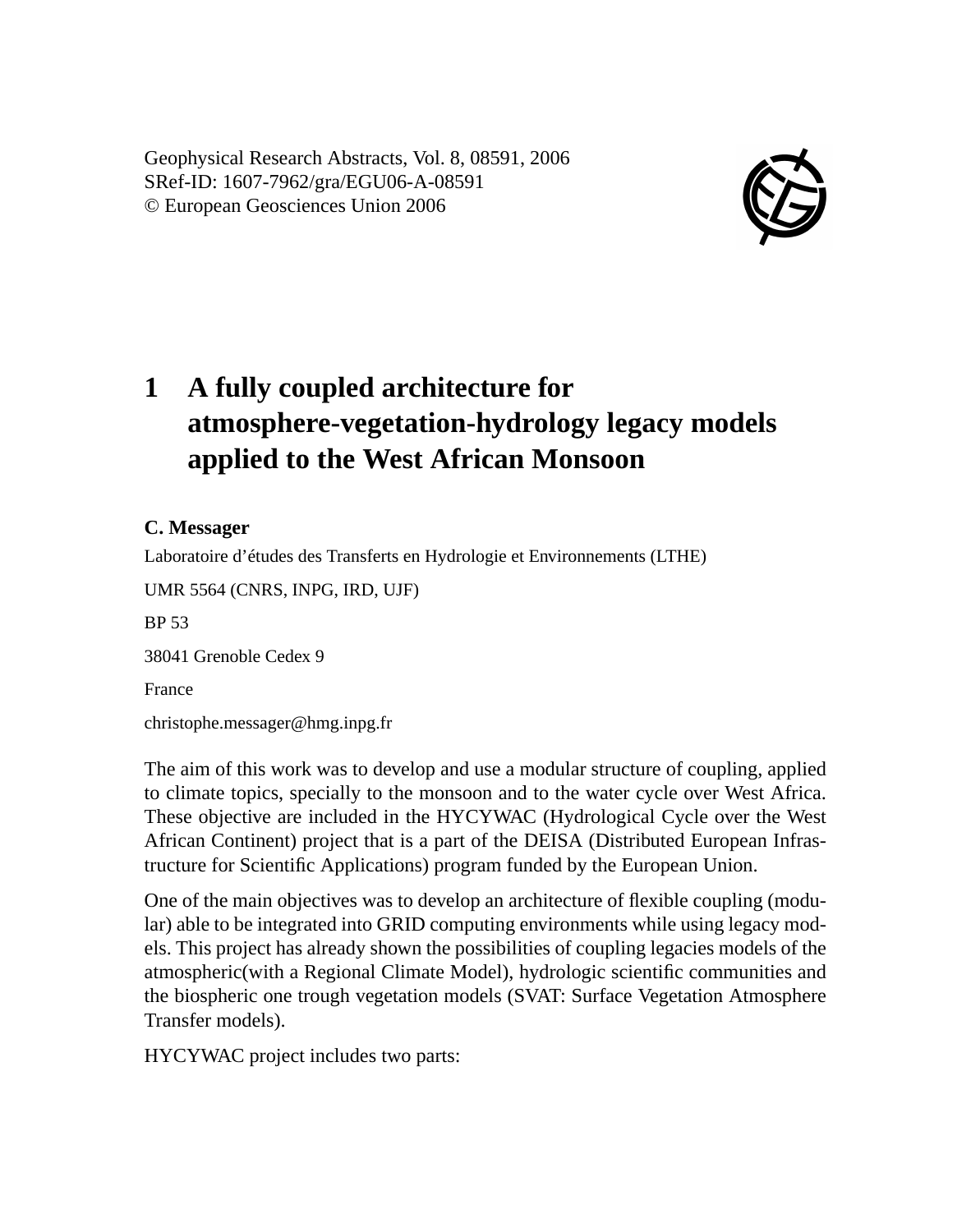- 1. **a scientific part** aimed at the evaluation of the importance of the coupling between the water cycles from the atmosphere, the hydrological watersheds, the surface oceanic conditions (evolutive and prescribed from a weekly climatology) and the vegetation, into a thin scale approach. It also aimed at highlighting feedbacks that each system can result on the others, and to understand their reflected effects on the climate over West Africa.
- 2. **a technical part** designed to achieve the previous scientific objectives. To do that, it was necessary to develop a tool which permits **modularity** (independence of each legacies models), **inter-operability** (heterogeneous grid computing is thus possible) and **portability**.

The goal of this coupling is also to join many types of models resulting from several environmental scientific communities not being based on same methodologies and on different numerical and programming methods. The common point of these disciplines (and models) is the physical interface which represents boundary conditions that are usually treated either by forcing (boundary conditions are provided by climatologies) or by other no-inlined model outputs.Therefore, interfaces are the objects on which all the scientific and the technical works must be focused because technical interfaces are strongly linked with physical interfaces defined between each type of models.

Four climatic environments – and type of models - must be thus represented: (i) atmosphere (ii) continental hydrologic systems (iii) temporal evolution and sub-surface impact of the vegetation (iv) ocean surface conditions. The concept of heterogeneity is thus here very strong. The coupling from a technical point of view is thus the communication of several models via a distributed architecture based on CORBA (Common Object Request Broker Architecture) objects which allows the integration of applications distributed on heterogeneous computers with heterogeneous models.

This architecture has been used with the MAR model (atmospheric MCR), the SISVAT model and both the ABC hydrologic model (for the Sahelian areas) and TOPMODEL (for the Soudano-Guinea region). The results are, for a part, gathered in Messager et at. (2004); Messager et al. (2006a); Messager et al. (2006b).

Messager C, Grasseau G, Gallée H, Vauclin M , Brasseur O, Cappeleare B, Peugeot C, Seguis L, Ramel R, Laurent L, Girou D (2006b) A regional modelling of the interactions between atmosphere and land surface applied to the West African Monsoon. Sensitivity analysis of a fully coupled approach applied to the Sirba basin, Burkina Faso/Niger. Submitted to Journal of Hydrometeorology.

Messager C, Gallée H, Brasseur O, Cappeleare B, Peugeot C, Seguis L, Vauclin M, Ramel R, Grasseau G, Laurent L, Girou D (2006a) Impacts of simulated and observed